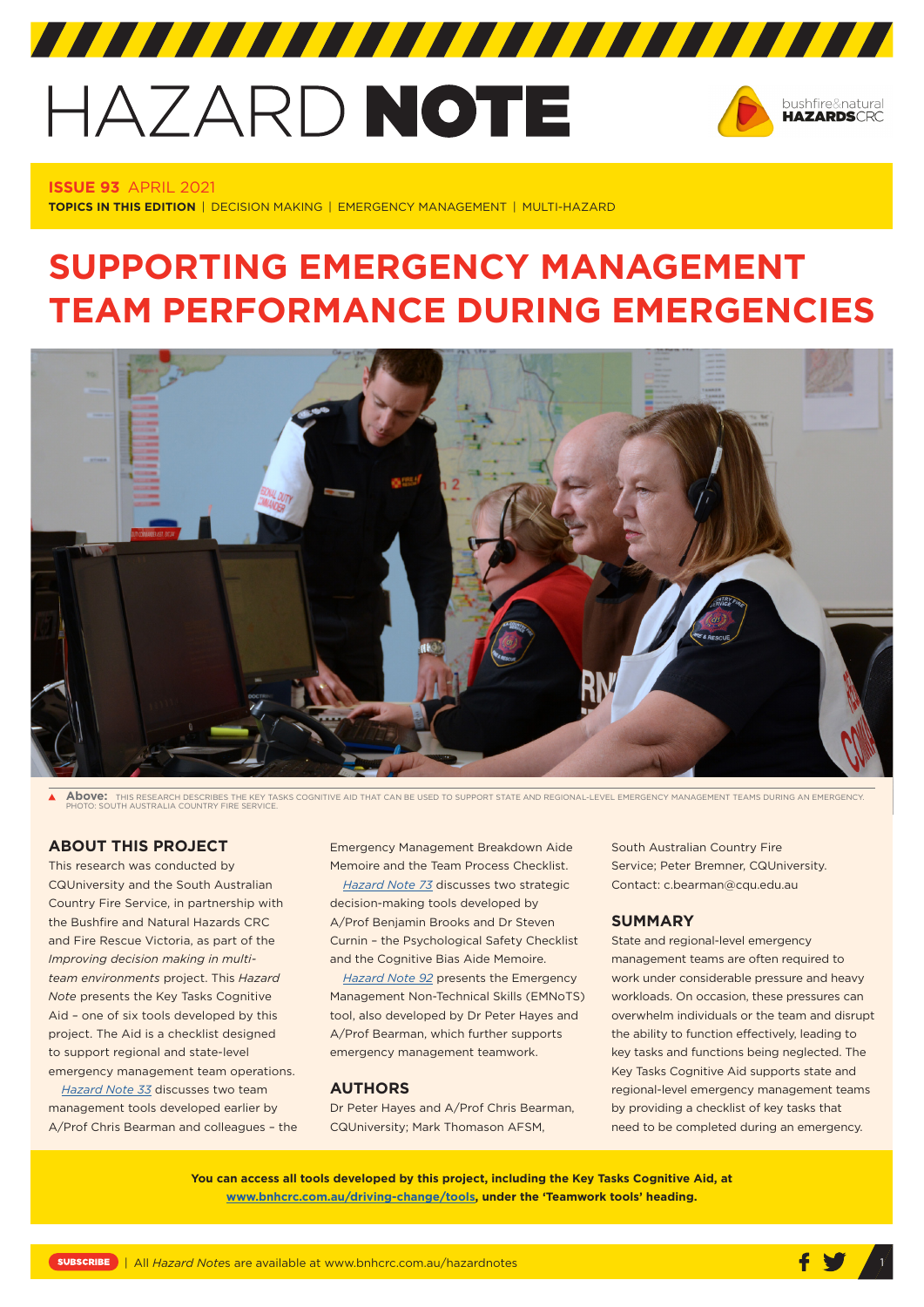

#### **BACKGROUND**

State and regional-level emergency management teams play a central role in coordinating the response to thousands of incidents each year. The demands on these teams in large-scale emergencies can be considerable. They can be required to coordinate multiple incidents, make sense of information from multiple disparate sources, assist in the provision of public information and warnings, and liaise with numerous stakeholders with different information needs.

These demanding conditions can lead to very high workload, fatigue and stress, which impacts on both individual and team performance (Bearman et al., 2015; Brooks et al., 2018; Owen et al. 2014). It is important to better support people in these roles so that they can maintain effective performance under these conditions. One way to do this is to provide simple checklists and cognitive aids that people can refer to to ensure that critical tasks are not being neglected.

Checklists and cognitive aids are now routinely used in many different safety critical industries to help people reduce errors and omissions, and to improve the speed and fluency of performance. The use of cognitive aids is particularly beneficial for people working under conditions of stress and fatigue, as stress and fatigue have been shown to adversely affect an individual's thinking and perceptual (that is, cognitive) processes, making it more likely that critical tasks will be neglected.

## **BUSHFIRE AND NATURAL HAZARDS CRC RESEARCH**

Since 2015, the research team has been developing tools that support and enhance the performance of individuals and teams in emergency management. The Key Tasks Cognitive Aid featured in this *Hazard Note* is the sixth tool developed by this research team (see the breakout box on page 1 for how to access all six tools).

The Aid was developed using a hierarchical task analysis – an analytical technique that can be used to identify fundamental goals, information processing and cognitive activities that underpin complex activities. This is done by identifying critical activities undertaken by an individual or team and clustering these into discrete tasks and subtasks, and identifying typical sequencing. These tasks can then be assessed for effectiveness or possible improvements.

To develop the Aid, researchers constructed initial task analyses using observations of state and regional coordination centres, and through discussions with agency personnel experienced in working at the state and regional levels. These analyses were converted into a preliminary observation tool, which was developed, refined and evaluated in an iterative cycle during a set of exercises with four regional coordination centres (RCCs) using a human-centred design method.

The exercises required each centre to coordinate the response to a largescale simulated fire. Two state-level observers evaluated the performance of each regional coordination centre and used the preliminary observation tool to assist in this assessment. The observers considered the extent to which the tasks were undertaken and made comments alongside the items if they observed something noteworthy. At the end of each exercise, the observers met to discuss the tool, how well it captured the key activities, and how it could be improved. The review of the tool at the end of each exercise led to modification of tasks and the amendment of wording to better describe the tasks.

The tool was further developed and evaluated through a set of interviews with six subject matter experts from two additional emergency management agencies. Each of the experts was an experienced state or regional-level controller. The interviewees reviewed the state and regional task analyses and suggested further refinements.

#### **RESEARCH FINDINGS**

A set of tasks and subtasks was identified for the state and regional level. Two task analyses were developed, one for the state and one for the regional level. Each task analysis identified five phases of activity, which are now reflected in the Key Tasks Cognitive Aid: *Readiness*, *Escalation*, *Coordination*, *De-escalation* and *Termination*. Each of the phases lists between three and 25 tasks or subtasks that must be carried out to ensure effective coordination of emergencies at state and regional levels. These sets of tasks form the basis of the Aid, which can be accessed in both digital and PDF format at www.bnhcrc.com.au/driving-change/ tools under the 'Teamwork tools' heading.

*Readiness* is when a state or regional team is in place due to the elevated threat of incidents. During this phase, the state or regional coordination centre team ensure that they are aware of, and are monitoring,

weather conditions and resources, and have appropriate plans in place to scale-up if required. During the *Escalation* phase, there is a shift in emphasis to responding to evolving incidents, ensuring that regional and state teams anticipate likely developments and review resourcing. The third phase, *Coordination*, is the most active period and has the greatest number of tasks. The focus of this phase is on the requirements to coordinate multiple operations, liaise with other agencies, and monitor and assist with public information provision. The *De-escalation* phase covers the period in which there is decreasing intensity of incident management operations. This phase requires careful sequencing in the wind-down of activities and resourcing. The final phase is *Termination* and has the fewest number of tasks. This phase focuses on wrapping up the centre's activation.

The Aid reflects the tasks and subtasks relevant to the participating agencies. The actual tasks and subtasks required in state and regional coordination centres may differ depending on jurisdictional arrangements, agency protocols and hazard type.

Although the Aid indicates a logical order for undertaking these tasks and subtasks, the dynamic nature of incidents means that it is likely managers will work through each phase of the Aid several times in a cyclical manner. The sequencing of tasks and activities is indicative only, so the order in which tasks are handled may vary depending on the circumstances. Users may find it useful to identify the status of each task by using a traffic light coding system of green (G) for good or in-hand, amber (A) for marginal or incomplete, and red (R) not yet addressed.

### **HOW SHOULD THIS RESEARCH BE USED?**

All of the tools developed by this project are helpful in improving the performance of individuals and teams. This is particularly the case for complex activities, such as those completed by state and regional-level emergency managers.

There are some important differences between emergency management and other sectors that routinely use checklists, such as aviation and medicine. Emergency management teams coordinate operations in environments that are dynamic and tend to have less structure. The demands on emergency management teams may rapidly change as the number, scale and complexity of incidents fluctuate. These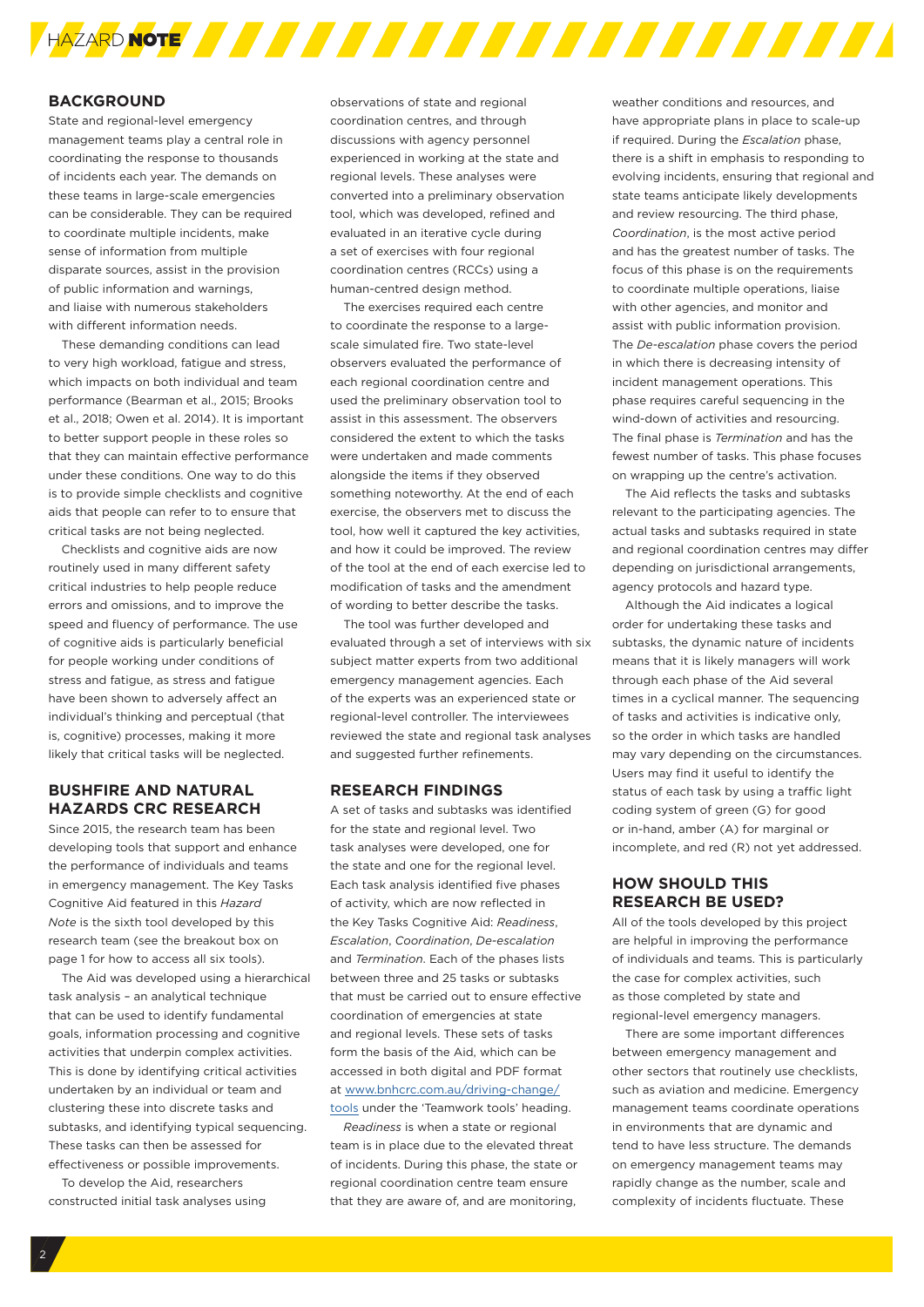| <b>MARCH 2021</b>                                                                                                                                                                                                                                                                                                                                                   | <b>READINESS PHASE</b>                                                                                                                                                                                                                                                                                                                                                                                                                                                                                                              |
|---------------------------------------------------------------------------------------------------------------------------------------------------------------------------------------------------------------------------------------------------------------------------------------------------------------------------------------------------------------------|-------------------------------------------------------------------------------------------------------------------------------------------------------------------------------------------------------------------------------------------------------------------------------------------------------------------------------------------------------------------------------------------------------------------------------------------------------------------------------------------------------------------------------------|
|                                                                                                                                                                                                                                                                                                                                                                     | Preparing for the likely escalation of incidents                                                                                                                                                                                                                                                                                                                                                                                                                                                                                    |
| bushfire♮<br>HAZARDSCRC<br><b>University</b>                                                                                                                                                                                                                                                                                                                        | $\Box$ Understand what resources' are available for<br>incident(s) vs. those likely to be required                                                                                                                                                                                                                                                                                                                                                                                                                                  |
|                                                                                                                                                                                                                                                                                                                                                                     | Reviewed the current and forecast<br>weather conditions                                                                                                                                                                                                                                                                                                                                                                                                                                                                             |
|                                                                                                                                                                                                                                                                                                                                                                     | Reviewed relevant intelligence (e.g. planned<br>community or other events)                                                                                                                                                                                                                                                                                                                                                                                                                                                          |
| <b>I Key Tasks</b>                                                                                                                                                                                                                                                                                                                                                  | Reviewed the incidents currently<br>underway and their respective status                                                                                                                                                                                                                                                                                                                                                                                                                                                            |
| <b>Cognitive Aid</b>                                                                                                                                                                                                                                                                                                                                                | $\Box$ Identified the potential risks to the community                                                                                                                                                                                                                                                                                                                                                                                                                                                                              |
|                                                                                                                                                                                                                                                                                                                                                                     | $\Box$ Reviewed any precautions or restrictions<br>in place (e.g. fire bans, road closures)                                                                                                                                                                                                                                                                                                                                                                                                                                         |
|                                                                                                                                                                                                                                                                                                                                                                     | $\Box$ Checked for existing information relevant<br>to likely incidents (e.g. preaction review)                                                                                                                                                                                                                                                                                                                                                                                                                                     |
| <b>PURPOSE</b>                                                                                                                                                                                                                                                                                                                                                      | $\Box$ Ensured the control centre:                                                                                                                                                                                                                                                                                                                                                                                                                                                                                                  |
| This tool is designed as a prompt to help regional and<br>state-level incident and emergency management<br>teams. It ensures they are undertaking tasks<br>important to effective performance, especially<br>when under stress, fatigue or pressure. It is a<br>cognitive aid, providing a checklist of key tasks that<br>need to be completed during an emergency. | $\Box$ is suitably resourced (e.g. activation<br>level, staffing and facilities)<br>$\Box$ is organised (e.g. personnel know their<br>roles and are working in them)                                                                                                                                                                                                                                                                                                                                                                |
|                                                                                                                                                                                                                                                                                                                                                                     | $\Box$ is suitably configured (e.g. no significant<br>constraints to information flow or collaboration)                                                                                                                                                                                                                                                                                                                                                                                                                             |
| <b>USING THE AID</b>                                                                                                                                                                                                                                                                                                                                                | $\Box$ Ensured adequate liaison and coordination is<br>occurring with the internal (e.g. other regions or                                                                                                                                                                                                                                                                                                                                                                                                                           |
| The checklist is reasonably high level and is<br>divided into five phases of incident management<br>that are common to regional control centres<br>(RCC) and state control centres (SCC).                                                                                                                                                                           | state) and external parties (e.g. other agencies)<br>Issued Chief Officer's or Commissioner's intent                                                                                                                                                                                                                                                                                                                                                                                                                                |
| The actual tasks required in each phase, and<br>the order that they are undertaken, will differ<br>between centres, depending on jurisdictional<br>arrangements, agency protocols and hazard type.<br>It is likely that managers will work through each<br>phase several times in a cyclical manner.<br>п                                                           |                                                                                                                                                                                                                                                                                                                                                                                                                                                                                                                                     |
|                                                                                                                                                                                                                                                                                                                                                                     | 1 Note: resources might include SCC/RCCs/ICCs, general<br>and specialist response resources (e.g. swiftwater<br>rescue, HAZMAT, heavy rescue, urban search and<br>rescue), aviation (available and on standby), other<br>agencies such as police, fire, SES, local government,<br>health, environmental protection, agriculture, Bureau<br>of Meteorology, Australian Defence Force and utilities<br>(gas, electricity, water, sewage), communications, fire<br>towers, control centre food supplies and backup power.<br>$\vert$ 2 |

**A BOOVE:** A SAMPLE OF THE KEY TASKS COGNITIVE AID. YOU CAN ACCESS THE FULL AID ON THE CRC'S [ONLINE TOOLS PAGE,](http://www.bnhcrc.com.au/driving-change/tools) UNDER THE 'TEAMWORK TOOLS' HEADING.

teams may be required to concurrently manage multiple incidents at different phases of development. These incidents may be the same hazard type, but could also be different (for example, floods and bushfires). The Key Tasks Cognitive Aid can be used to keep track of tasks for multiple incidents. Users are likely to revisit some task items multiple times within a phase (for example, updating the statelevel coordination centre, Chief Officer or Commissioner with a situation report).

It is recommended that state and regional emergency management teams use a separate Aid checklist for each incident to enable tracking of phases and tasks. Use of the Aid is a simple way that these teams working in fast, complex and demanding workload conditions can improve their ability to remember and sequence important and interdependent tasks.

The Aid can be used by state and regional coordination centres in at least three ways:

#### **As a memory aid**

It has been designed to help managers ensure they are undertaking tasks important in coordinating the control centre and the incidents they have oversight of. State and regional teams may be working under conditions of stress and fatigue, so a tool that helps to reduce mental workload

and improves cognitive ability is valuable. The Aid provides a useful prompt for new personnel or those returning after a period away. Use of this Aid can help practitioners focus on completing tasks rather than having to use their cognitive resources remembering what tasks to do next or what might have been missed. The experienced managers who piloted the checklist reported that it provided useful cues to help them stay on track with tasks and activities.

#### **As a training and development resource**

It can be used in several ways to support the training and development of practitioners. The checklist conceptualises the likely